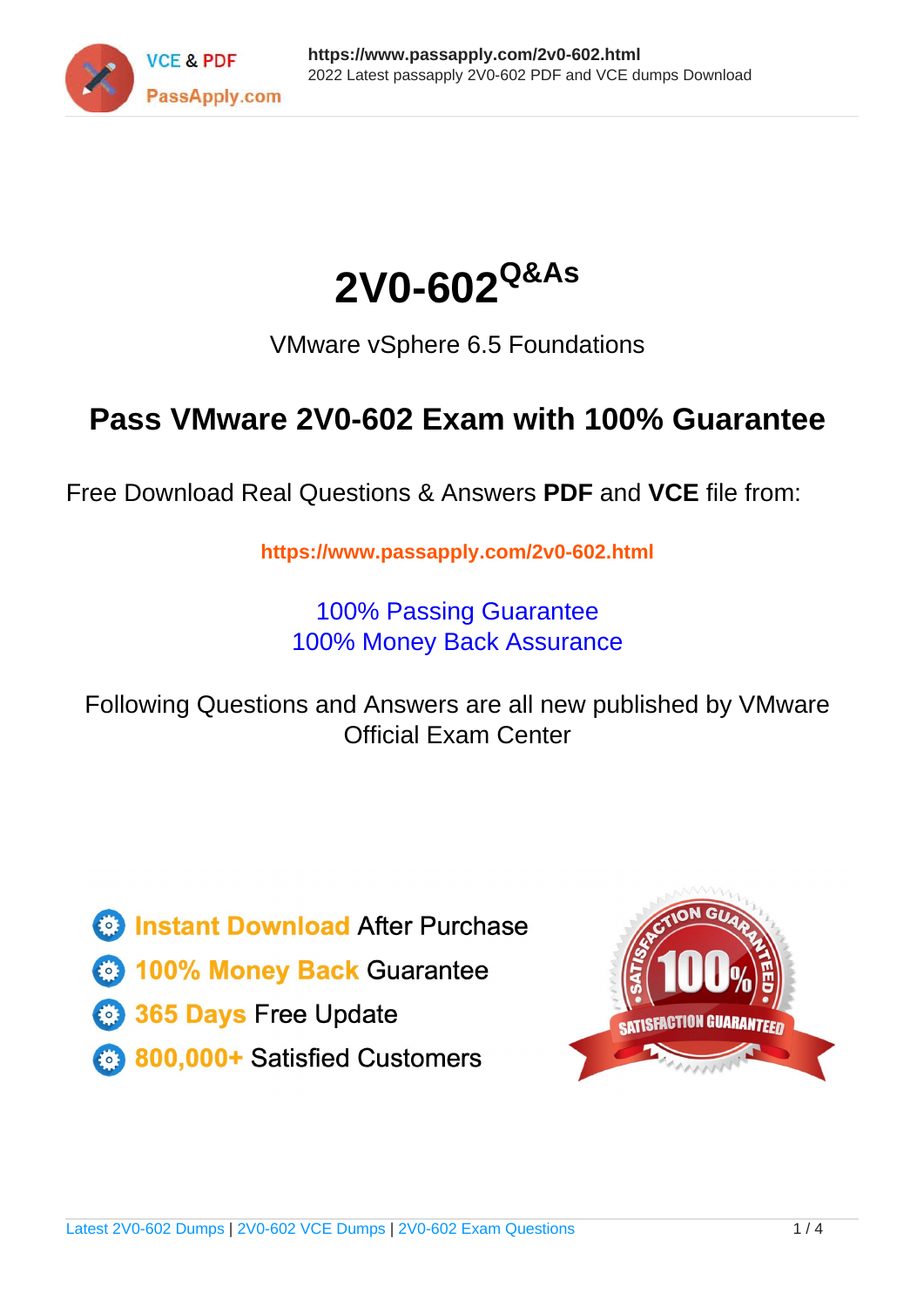

### **QUESTION 1**

Why are some virtual machines orphaned after rebooting a High Availability (HA) enabled host?

- A. The Orphaned virtual machines have HA restart disabled.
- B. The Orphaned virtual machines moved recently and the change did not persist.
- C. The host is attached to failed storage.
- D. The host just came out of maintenance mode.

Correct Answer: A

### **QUESTION 2**

When specifying a trigger action for an Alarm Definition, what two alarm state changes are available to be triggered on? (Choose two.)

- A. from normal to warning
- B. from normal to critical
- C. from critical to normal
- D. from critical to warning

Correct Answer: AD

### **QUESTION 3**

What two scenarios will prevent extending a VMDK that is attached to a powered on VM? (Choose two.)

- A. VMDK has snapshots present.
- B. VMDK is connected using LSI logic SAS controller.
- C. VMDK is connected using IDE controller.
- D. VMDK is running an unsupported Guest OS.

Correct Answer: AD

### **QUESTION 4**

Which two SCSI Bus Sharing modes are supported for a virtual SCSI adapter in vSphere 6.5? (Choose two.)

A. Shared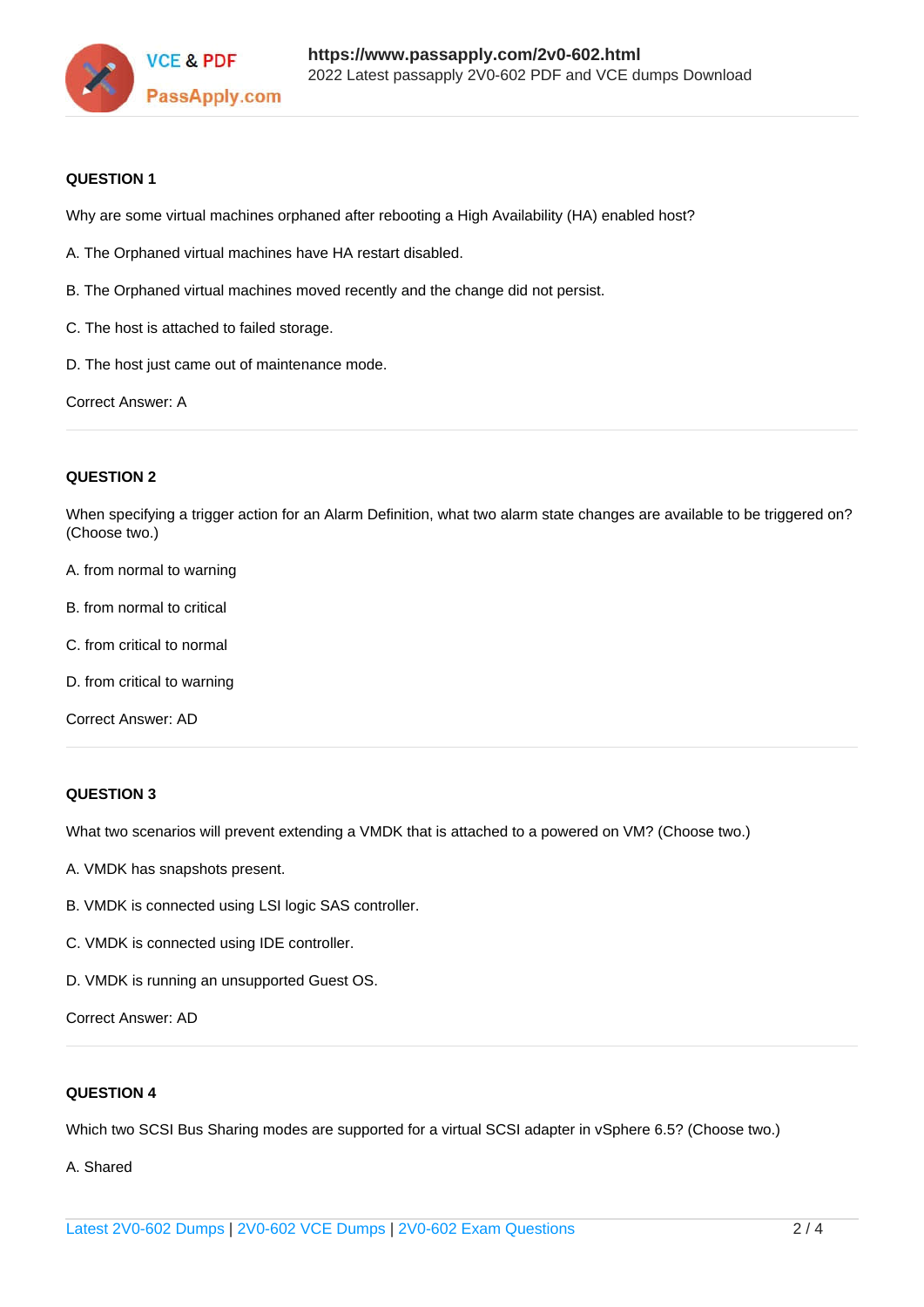

- B. Dedicated
- C. Physical
- D. Virtual

Correct Answer: CD

### **QUESTION 5**

What are two ways to identify TCP/IP stack information? (Choose two.)

- A. Using the vSphere Web Client
- B. Using esxcli network ip netstack
- C. Using esxcfg-netstack
- D. Using the vSphere Client
- Correct Answer: AB

[Latest 2V0-602 Dumps](https://www.passapply.com/2v0-602.html) [2V0-602 VCE Dumps](https://www.passapply.com/2v0-602.html) [2V0-602 Exam Questions](https://www.passapply.com/2v0-602.html)